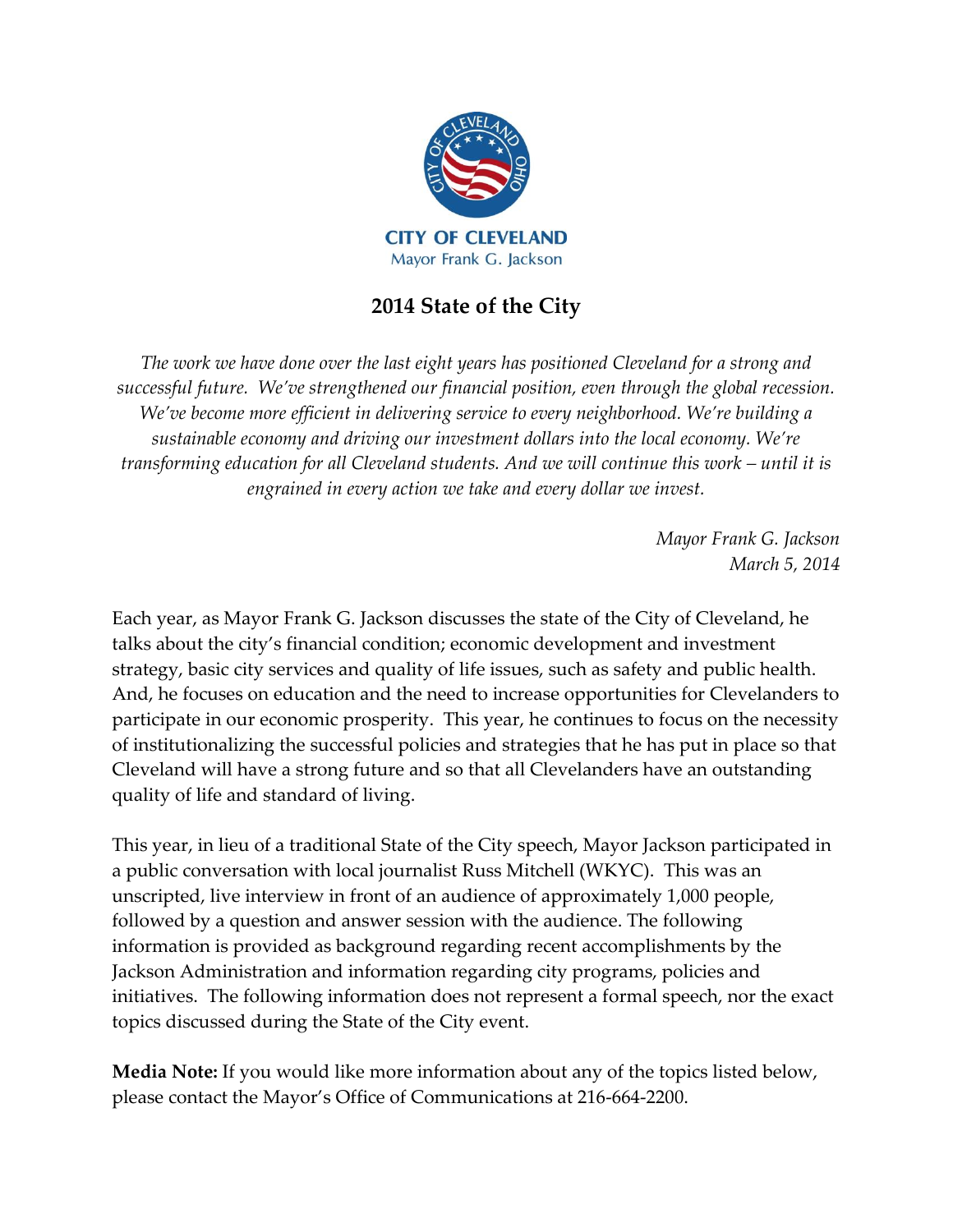## **2014 State of the City of Cleveland City Operations**

**Finance:** Since 2006, the City of Cleveland has overcome the greatest global economic crisis since the great depression. Despite this tremendous challenge and the loss of tens of millions of dollars in annual revenue, Mayor Jackson balanced the budget each year, while protecting as many city jobs as possible and continuing to invest in the economy. He has invested in departments and divisions in a way that encourages efficiency, allowing the City to maintain and even increase city services in some areas. This year, Mayor Jackson proposed an operating budget of \$540 million.

**Human Resources:** The Department of Human Resources is supporting efforts citywide to improve accountability, reduce costs, increase efficiency and improve quality of life for the City's workforce.

- The City is increasing employee accountability through a standardized performance management process. In 2013, 150 front-line supervisors were trained on the process and components of performance management.
- Health Insurance: In an effort to control rising healthcare costs, the City is converting from a fully insured medical plan to a self-insured medical plan.
- Employee Wellness: The City is expanding wellness programming to motive our employees to embrace a healthier lifestyle, positively impact our healthcare costs and develop a culture of wellness. We are offering incentives connected to health care premiums for employees who meet established program requirements.

#### **City Planning**

City Planning's Connecting Cleveland 2020 Citywide Plan provides the framework for the city's investments, partnerships and initiatives with the goal of creating vibrant neighborhoods, improving quality of life and encouraging development.

 **West Shoreway:** For the first time in Cleveland's history, a concrete freeway will be transformed into a landscaped parkway, as the City won full-funding in 2013 for the long-planned West Shoreway lakefront project**.** Already completed are two pedestrian and bike connections to Edgewater Park from nearby neighborhoods. In the next two years, work will begin on extending West 73<sup>rd</sup> Street to the lakefront and reconstructing the Shoreway as the new "Edgewater Parkway."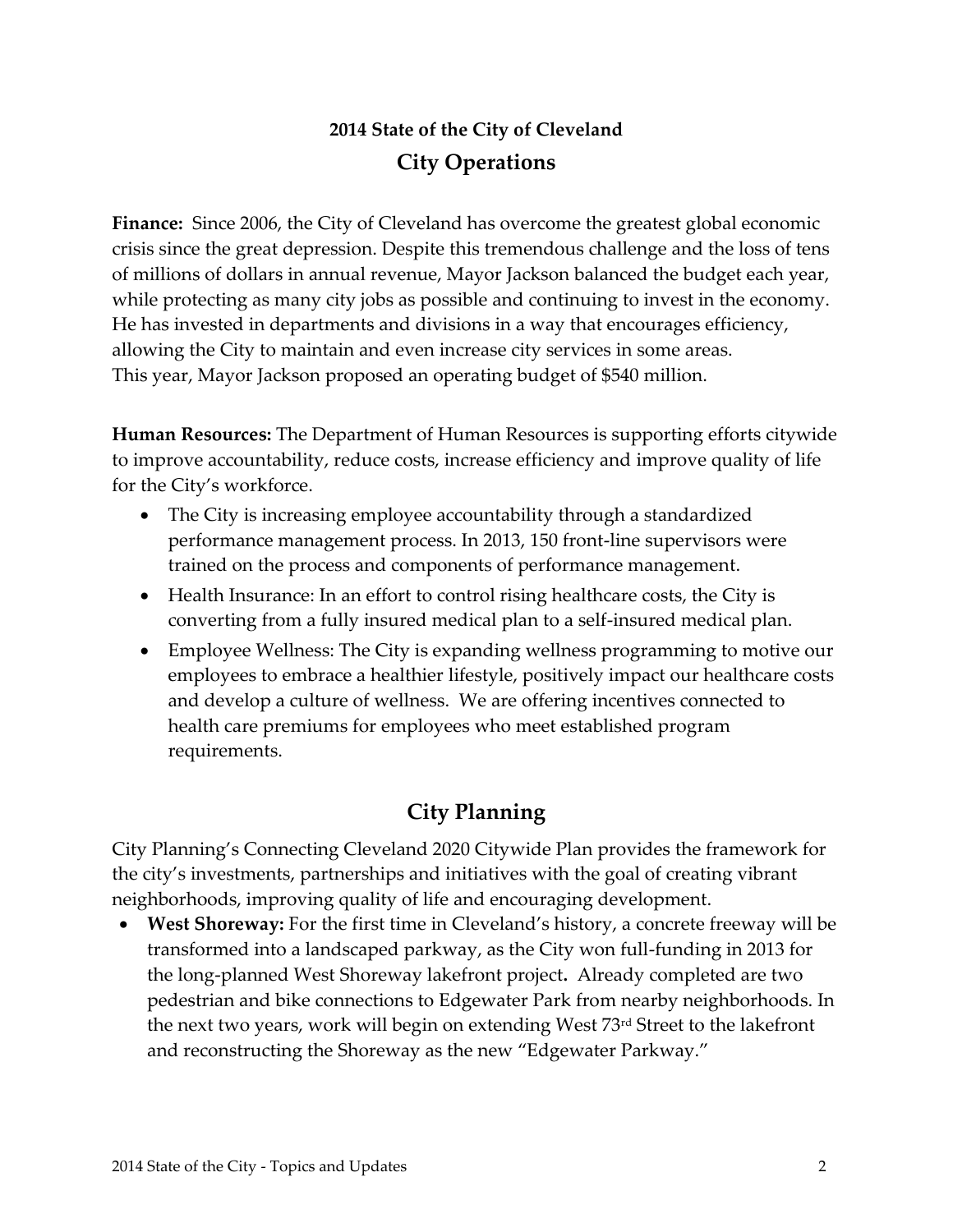- **Healthy Neighborhoods:** The City Planning office has now broadened its review of new development projects to include an assessment of the impact on the health of neighborhood residents. During 2013, City Planning staff demonstrated this new approach by examining the proposed "Upper Chester" project, with the goal of maximizing benefits to residents of the Hough neighborhood in which the project is located. This initiative is part of Mayor Jackson's larger "Healthy Cleveland" program.
- **Convention Center/ Global Center:** In 2013, Cleveland joined the ranks of American cities with first class convention facilities. The opening of the new Cleveland Convention Center and the attached Global Center for Health Innovation makes Cleveland a competitive location for attracting national conventions. The expected increase in visitors is already resulting in the investment of hundreds of millions of dollars in new hotels and restaurants, creating thousands of new jobs for Clevelanders and making downtown Cleveland a vibrant "24/7" community.

#### **Sustainability**

Mayor Jackson is committed to making city operations more sustainable as well as transforming our economy into a sustainable economy through Sustainable Cleveland 2019, now in its fifth year. Recent accomplishments include:

- A new Bikeway Implementation Plan has been designed to increase the number of bikeway miles by 250% by the end of 2017. The goal of the City's plan is to provide cycling amenities in every neighborhood, whether for transportation or recreational use;
- The City of Cleveland led a community process to create a Climate Action Plan (CAP) to not only reduce GHG emissions, but also plan for changes in the climate that will affect Clevelanders. The CAP lays out 33 actions that will reduce GHG emissions in Cleveland 16% by 2020 and 40% by 2030.
- Implementing Downtown Recycling Bins;
- Through governmental aggregation, a community purchasing program, the City of Cleveland leverages group buying power for the purchase of electricity. This aggregation saves customers money, supports Ohio and regional renewable projects, and reduces Cleveland's carbon footprint. The City of Cleveland's community aggregation program provides residential and small commercial Cleveland Electric Illuminating (CEI) customers the opportunity to save money on their electric bills. Since July 2013, about 65,000 CEI customers have received both a 21% electricity bill savings off the market rate (or Price to Compare) AND 100% of their electricity from green energy sources.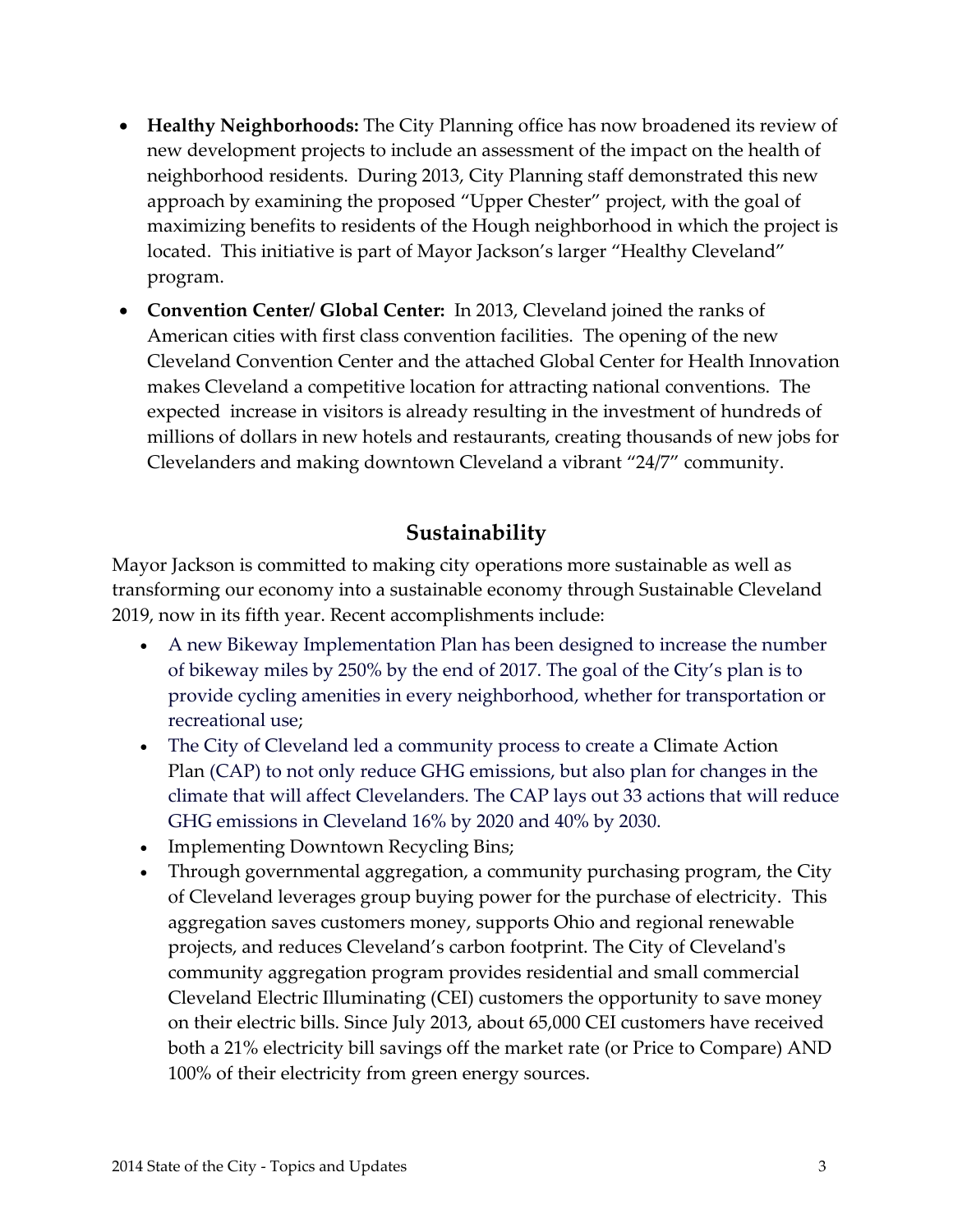## **Neighborhood Investment**

**Community Development:** The City of Cleveland's Department of Community Development continued to invest in Cleveland's neighborhoods by supporting strategic demolition, housing renovation, new housing, and land reutilization. These efforts are guided by the citywide plan and the City's sustainability policies. Over the past several years, Community Development leveraged nearly \$60 million dollars in federal stimulus funding to support its work citywide.

- **Habitat for Humanity**: Partnered with this organization which began expanding its affordable home ownership model in 2013 to include rehab of existing housing. Traditionally a new construction program, Habitat for Humanity began work on a 12-unit rehab project in two neighborhoods in 2013.
- **Fairfax Intergenerational Housing Project:** We supported the completion of this innovative project – 40 units of new construction, rental townhomes specifically for low income seniors that have legal custody of their grandchildren, one of the first projects specifically designed to address this population. The project was developed jointly by Fairfax Renaissance Development Corporation and the Cuyahoga Metropolitan Housing Authority, with substantial financial assistance from the City of Cleveland.
- **Housing First Initiative:** In partnership with a broad coalition of non-profit housing developers and service providers, we continue to collaborate in an effort to reduce and prevent homelessness. More than 575 units of permanent supportive housing have been developed since 2006, including two projects that were completed in 2013: the \$9.4 million 40-unit Winton on Lorain, at 9431 Lorain Avenue, created 40 units and the \$11.5 million 65-unit Buckeye Square Emerald Alliance VI project, at 11529 Buckeye, added 65 apartments.
- **Land Reuse:** Repositioning vacant urban land into productive community gardens and urban farms has continued as a priority for making our neighborhoods more vibrant and sustainable.

**Building & Housing:** Throughout 2013, Building & Housing continued an aggressive blight abatement program as the City demolished 1,087 condemned structures at a cost of \$9.8 million. Since taking office in 2006, the Jackson Administration has demolished more than 7,600 blighted structures at a cost of more than \$59 million. Mayor Jackson cites the need to identify new demolition funding sources as one of the greatest challenges facing the city in 2014.

In spite of the challenges posed by the amount of vacant, abandoned property in the city, private investment in the city remained strong in 2013 as 15,746 construction permits were issued. The value of the construction was nearly \$900 million. It is anticipated that the year 2014 will be an even more robust construction year.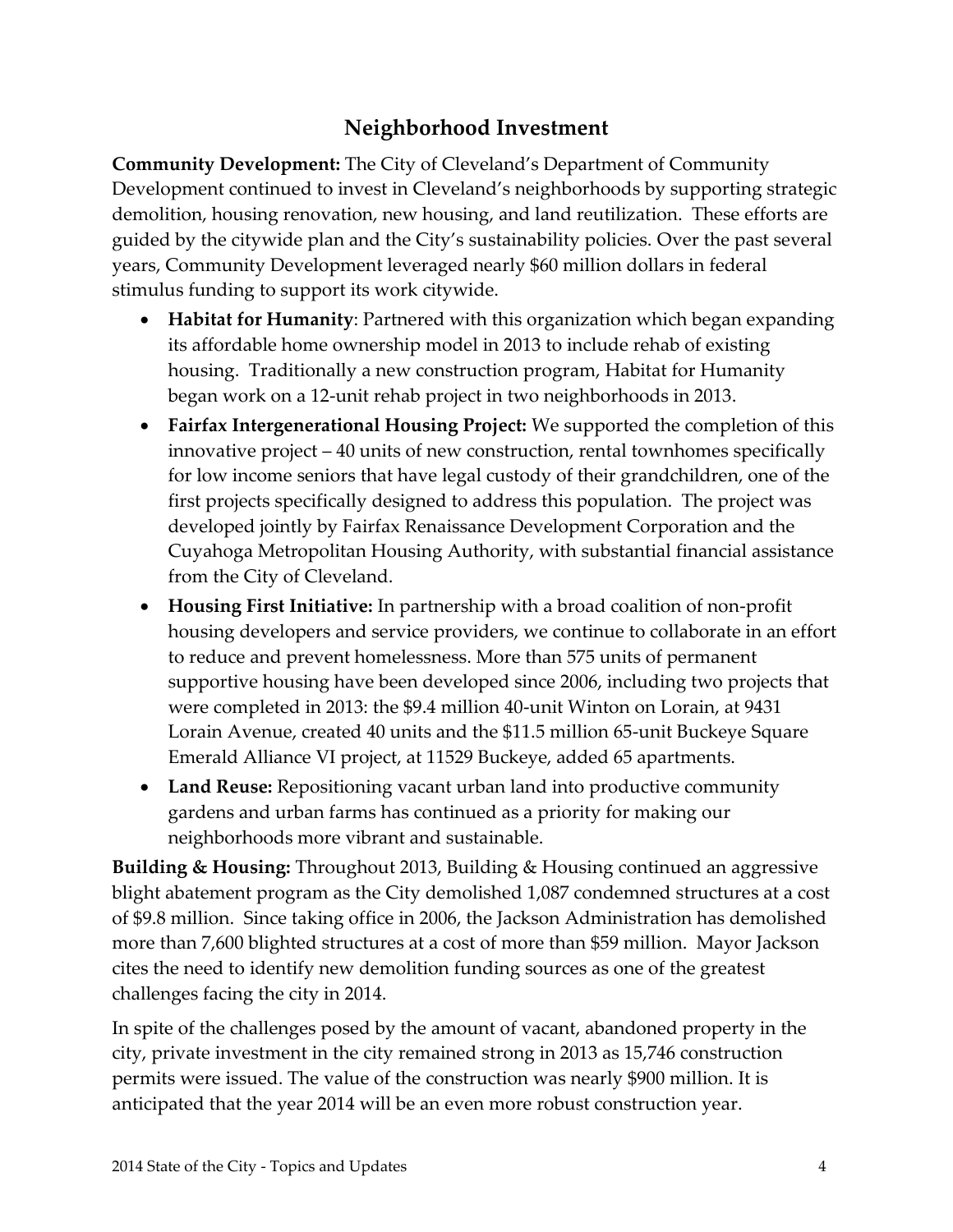## **Economic Development**

Positive momentum continued in 2013, led by increasing financial investments from public and private sector funding. The downtown office vacancy rate declined from 18.4 % to 18.2%. Total downtown housing units increased from 4,756 to 5162 and maintained a 95% occupancy rate. 817 housing units came online in the last 18 months. In the next 24 months 1,133 units of housing is expected to come online.

- **Manitowoc/Cleveland Range:** A long-time Cleveland company, Cleveland Range was purchased by Manitowoc, consolidating the Cleveland and Indiana facilities and expanding the facility in Cleveland. The City is working to rebrand this area as the Nottingham Commerce Park, including signage and streetscape elements to create a first class commerce park around this anchor company.
- **Steelyard Commons Phase 2:** To build off of the success of Phase I, First Interstate Properties, Ltd. is ready to move forward with the expansion of Steelyard Commons. Phase II will be located on the empty 19.5 acre parcel at Steelyard Commons and will occur over 4 years.
- **Residences at 1717:** The former East Ohio Gas Building, located at East Ninth and Superior, is a 21-story 350,000 square foot building with an attached eight and a half level parking garage. The mixed-use redevelopment will feature 10,000 SF of retail on the first floor and 223 upscale one-bedroom, two-bedroom and penthouse suites on the remaining floors.
- **Striebinger Block, LLC – Hingetown Project:** The Hingetown Project, a mixeduse redevelopment of a 96-year old, 13,320 sq. ft. brick building, is viewed as the "link project" that connects the Ohio City and Detroit Shoreway Neighborhoods.
- **Flats East Bank – Phase II**: Phase II of the Flats East Bank redevelopment has the potential to change the landscape of downtown Cleveland and build upon the success of Phase I. Phase II's mix of residential, office, retail, and entertainment options will provide a model live-work-play environment and strengthen Cleveland's downtown.
- **Energy Loans:** The City of Cleveland partnered with Cuyahoga County, State of Ohio and the private sector to move forward two energy loans that are projected to save over \$1.2 million in energy costs, reducing buildings' energy use by over 30% and causing an annual reduction of over 12,000 metric tons of carbon dioxide  $(CO<sub>2</sub>)$ . The two projects benefiting from this partnership are Playhouse Square and the new Westin Hotel. These efforts support the Mayor's Office of Sustainability's recently adopted Climate Action Plan.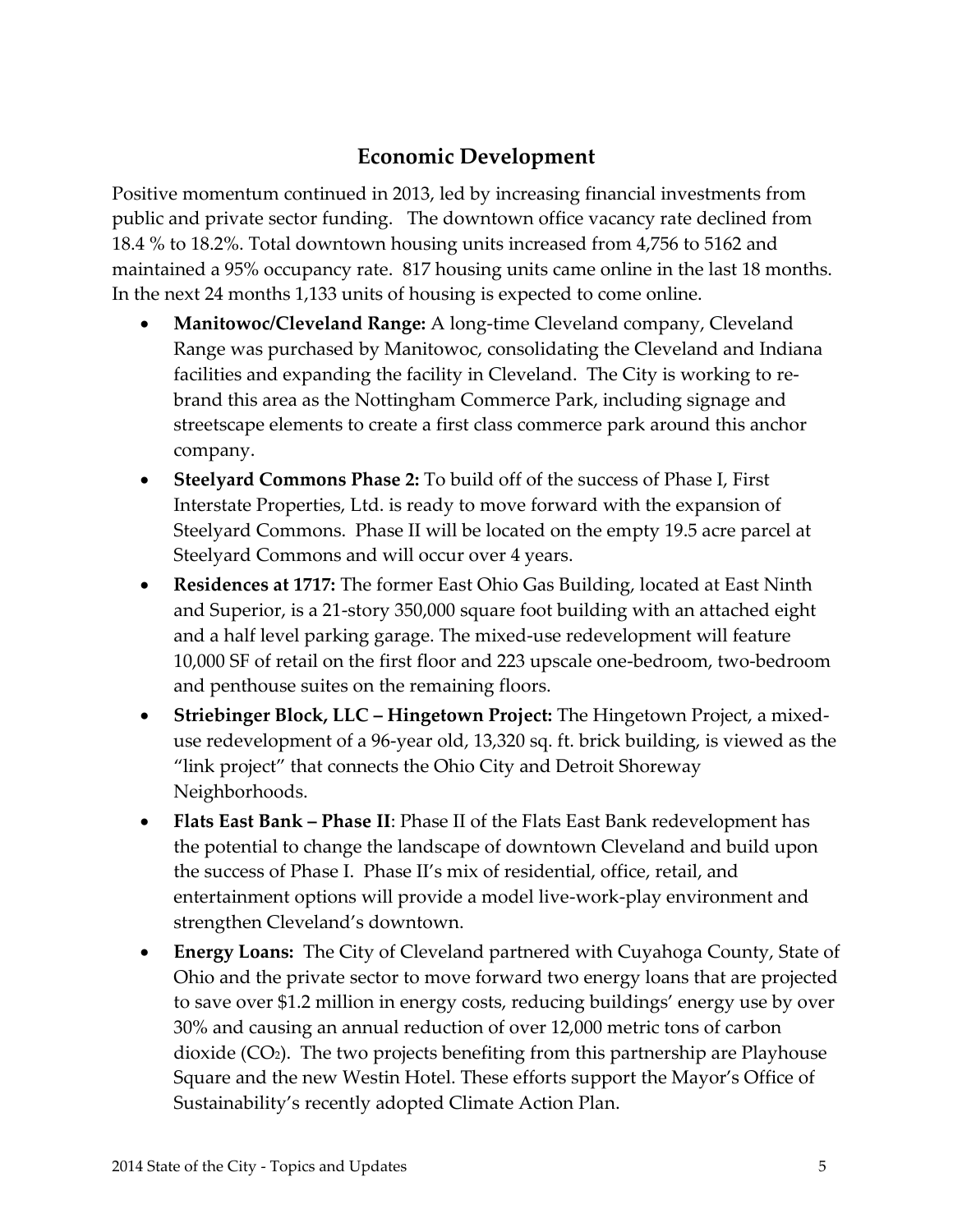#### **Workforce**

**Mayor's Office of Equal Opportunity (OEO):** Over the past year, OEO made great strides in its work to institutionalize a Community Benefit Agreement approach to private and public development in Cleveland in addition to continuing the success of the Cleveland Resident Employment Law (the Fannie Lewis Law) and expanded certified business registration opportunities.

- **Community Benefits Agreements (CBAs):** An historic Memorandum of Understanding between the City of Cleveland, the business community, educational institutions, labor, and community organizations focused on workforce development was signed in 2013. Signers included 10 major development project owners in Cleveland.
	- o A demand study for construction labor is underway by Mohr Partners with the Upjohn Institute, and will be complete by April, 2014.
	- o Nine projects have been identified for CBAs and the involved parties are moving towards finalizing the agreements.
	- o On March 6, 2014, 14 students will graduate from the Cuyahoga Community College pre-apprentice program.
- **Resident Employment Law (Fannie Lewis Law):** This year marks the 10<sup>th</sup> year of the Fannie Lewis Law. For the fourth consecutive year, contractors in Cleveland who are subject to the law have exceeded the requirement of 20% of the work hours being completed by Cleveland residents.
- **LGBT Registration:** In February of this year, OEO started the Gay Lesbian Bisexual Transgender Registration. The registry provides an official recognition of LGBT businesses and will provide a connecting point between companies with contracting opportunities and LGBT businesses.

**Workforce Development:** A joint City of Cleveland-Cuyahoga County office, Workforce Development continues its efforts to improve the skills of our workforce and connect people and companies to support our local economy. Workforce Development placed 4,175 job-seekers into jobs during the program year, an increase of 31% over the prior year; and, conducted more than 150 employer recruitments during the program year, up 44% from the previous year. In partnership with the Ohio Department of Job and Family Services, it also provided specialized mentoring, job readiness and job experience services to 150 youth exiting the foster care system through a collaborative pilot program known as Connect-The-Dots.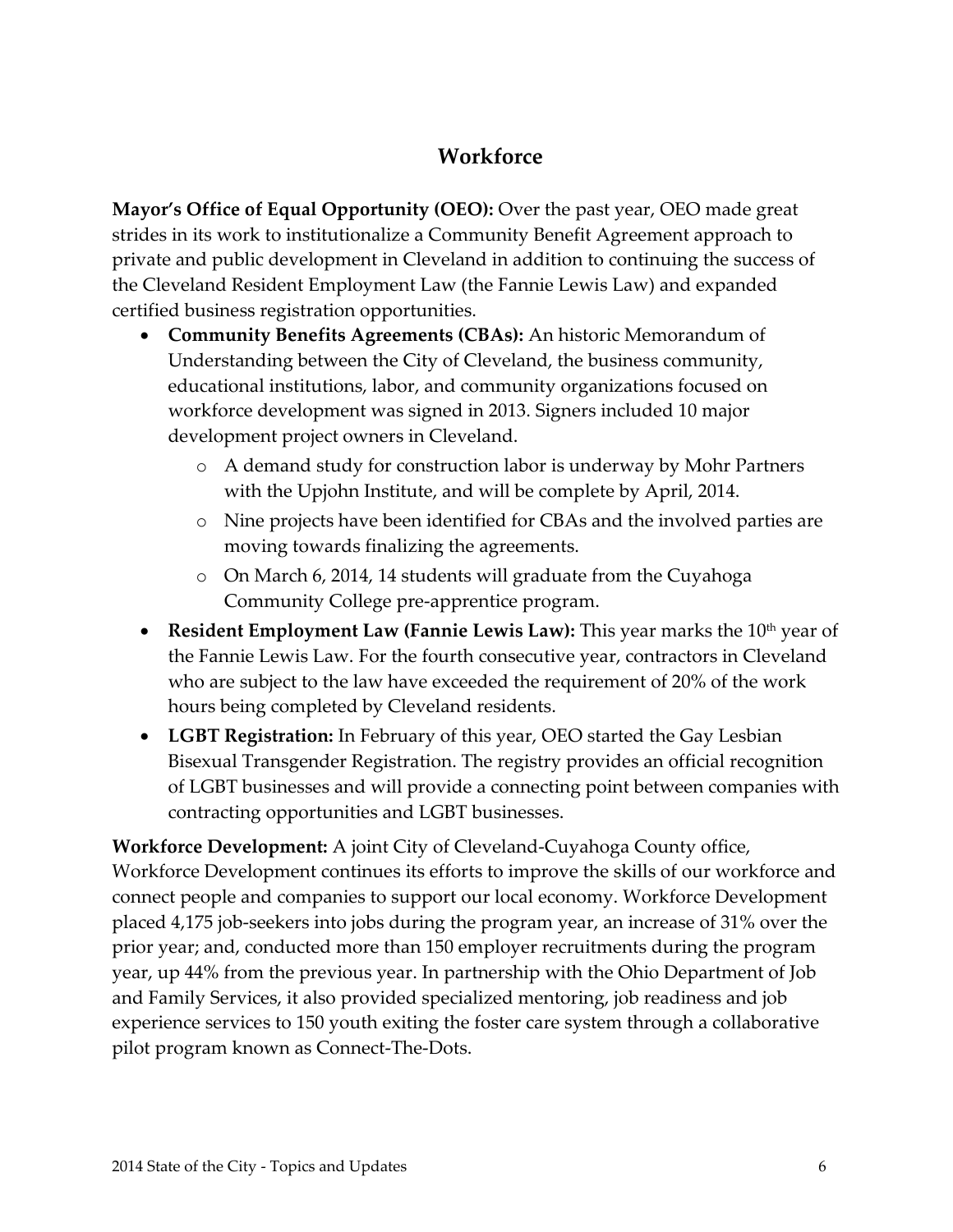## **Education**

Education remains one of Mayor Jackson's top priorities, with the goal of providing every child in Cleveland with an excellent education.

- The **Cleveland Plan for Transforming Schools** is being implemented in the Cleveland Metropolitan School District and partner charter schools, supported by a tax levy passed in the fall of 2012.
- **Cleveland Transformation Alliance:** Built in to the Cleveland Plan, the Transformation Alliance is responsible for reporting to the community on the progress of the Cleveland Plan and the state of the schools in Cleveland. A newly created website, [www.clevleandta.org](http://www.clevleandta.org/) was launched this week, providing access to school "report cards" and encouraging families to choose the best school for their children.
- **Higher Education Compact of Greater Cleveland:** Formed in 2011, the Compact continues to provide Cleveland students and their parents with the information, resources, financial aid and counseling they need to help the students go to and graduate from college. Over the past year, the Compact increased efforts to have partner institutions participate in the Reverse Transfer Program, which allows former Cuyahoga Community College students to be awarded an Associate's Degree upon finishing the graduation requirements at another Compact college or university.

# **Public Health**

The Cleveland Department of Public Health is focused on building a healthier Cleveland, including leading the Healthy Cleveland effort, with the support of Cleveland City Council and in partnership with Cleveland's four major hospital systems. CDPH's work from the last year includes:

- A city-wide education and outreach event to inform Cleveland residents about their options for obtaining health care insurance through the Affordable Care Act's Health Insurance Marketplace. More than 500 individuals attended and received one-on-one assistance from a team of health care navigators, certified application counselors, insurance agents and brokers.
- Securing over \$3 million from the USEPA for the remediation of hazardous chemicals at the W.C. Reed Playfield.
- Contributed to the successful prosecution of illegal dumpers at the Wayside Avenue dumpsite and also facilitated the clean-up of the site.
- Conducting a city-wide Safe Sleep Community Education Campaign that included 25 billboards targeting ten neighborhoods with the highest sleep related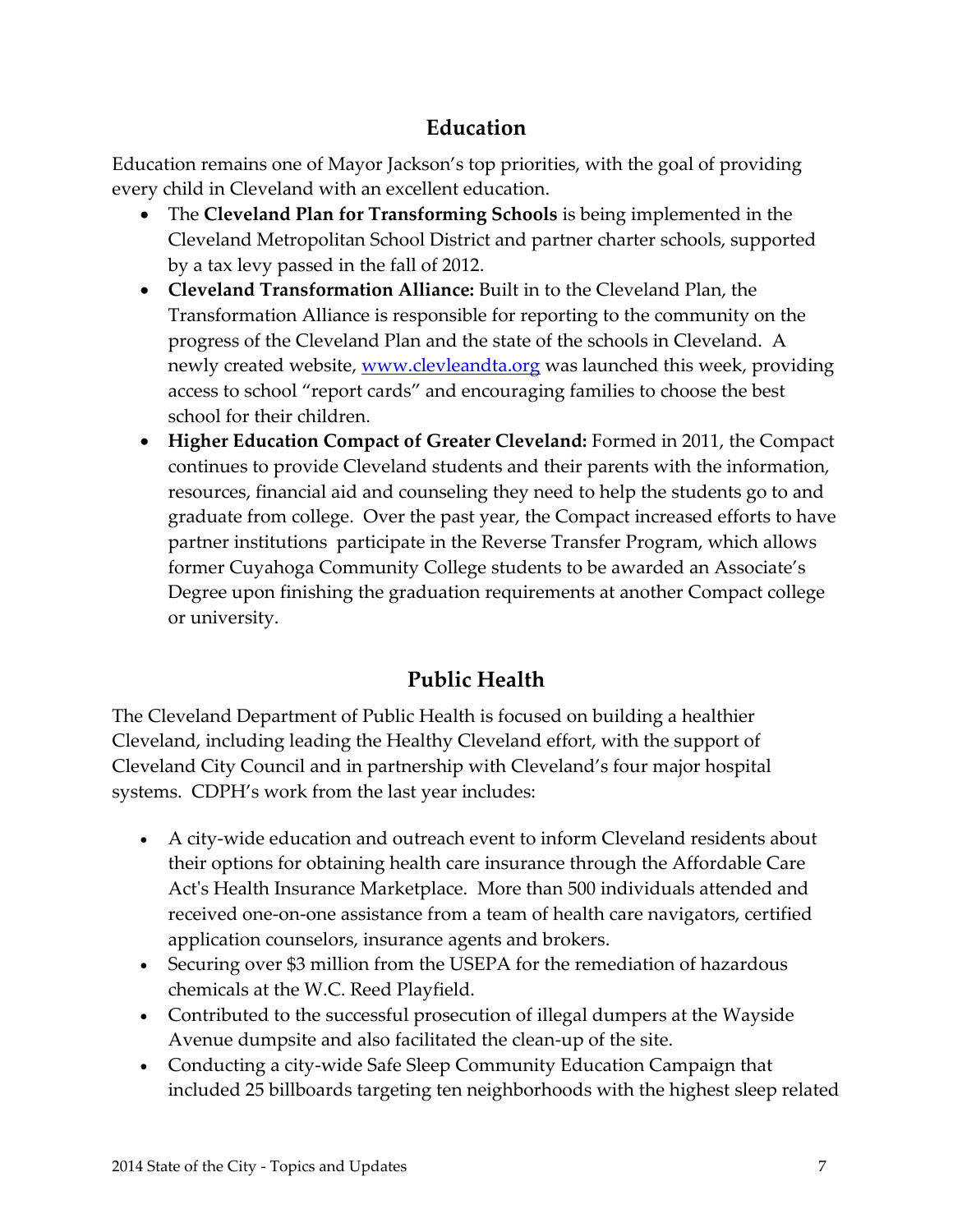deaths to decrease the infant mortality rates in Cleveland's communities. In addition, over 100 Safe Sleep Tool Kits were distributed to places of worship throughout Greater Cleveland.

- CDPH, in partnership with the Cuyahoga County Board of Health, established the Ohio Institute for Equity in Birth Outcomes. This three year project is designed to implement community-wide initiatives to reduce infant mortality and to eliminate health disparities in birth outcomes.
- The CDPH Office of Emergency Preparedness earned the highest preparedness rating in the history of the Cleveland Cities Readiness Initiative Program scoring 100%

#### **Aging**

The Department of Aging is committed to ensuring Cleveland is an elder friendly community by enhancing the quality of life for Cleveland seniors through advocacy, planning service coordination and the delivery of needed services. Major accomplishments from 2013 include:

- **Senior Transportation Program:** This program went citywide in May of 2013, completing the two-and-a-half-year phasing in of this needed and popular service, which now has nearly 4,000 seniors registered. In 2013, more than 20,000 trips were provided. Approximately 70% of those trips were for medical appointments.
- **National Senior Games**: Approximately 11,000 athletes 50 years of age and older from all 50 states arrived and competed in 19 different competitive sports in Cleveland in 2013. The Annual Cleveland Senior Walk, held in collaboration with the National Senior Games, had more than 1,600 participants. The purpose of the walk is to promote exercise, good nutrition and healthy life styles for older adults.
- **Core Services:** Provided the core services of a fully operational Aging and Disability Resource Center, as part of the Western Reserve Area Agency on Aging's five county Aging and Disability Resource Network. The Core services include: Information and Assistance, Benefits Assistance, Economic Case Management and Options Long Term Support Counseling.
- More than 5,700 Cleveland seniors received one or more services through the Department of Aging in 2013:
	- o Case management to prevent homelessness for older Cleveland seniors and adults with disabilities;
	- o Assistance in accessing state and federal benefits like Medicare;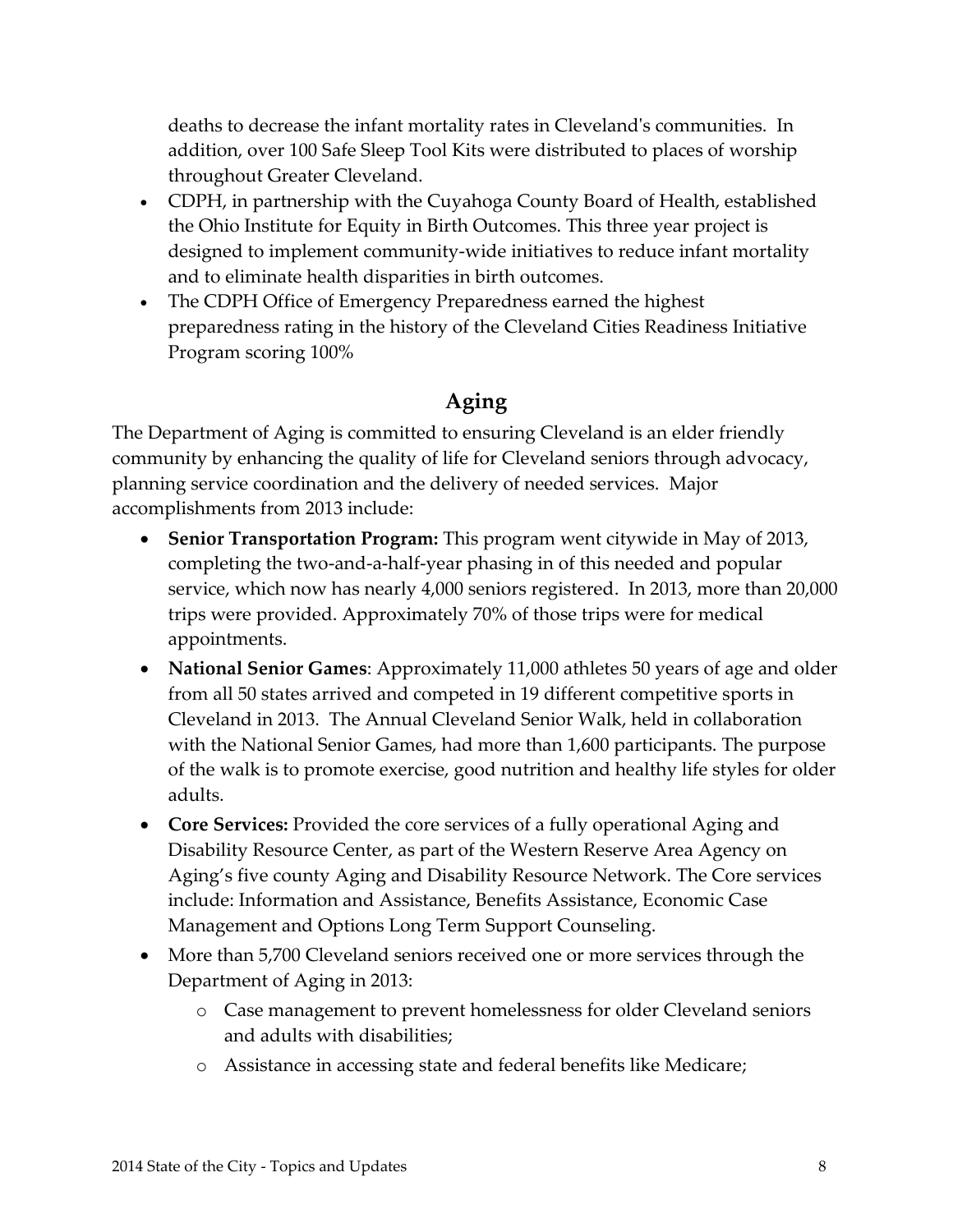- o Help with major home repair jobs like a roof, plumbing or electrical work and with chores like grass cutting and leaf raking;
- o Case management to assist clients with difficult financial situations to improve their economic security;
- o Supportive services to assess needs and link clients to needed social services; and,
- o Telephone reassurance to check on the well-being of vulnerable seniors through Cleveland Care Calls.

## **Public Safety**

The Department of Public Safety makes up 57% of the City's operating budget. Improving public safety and the perception of safety in Cleveland is a primary goal of the Jackson Administration. Despite some high profile challenges over the past several years, violent crime is trending down and accountability among the safety forces is increasing.

**Department of Justice Investigation (DOJ):** In early 2013, Mayor Jackson requested that the Department of Justice come to Cleveland to review the use of force by Cleveland Police. The goal of the investigation is to determine if there are "patterns and practices" related to the use of force in Cleveland that must be addressed. The DOJ investigation was announced March 14, 2013. Since that time, the DOJ has requested and received numerous city records, some of which are updated monthly. Cleveland Police officers, supervisors, command staff have met with the DOJ multiple times. The DOJ has participated in ride-alongs with patrol officers and police supervisors and has met with members of the Police Review Board and employees of the Office of Professional Standards.

**Cleveland Police – Use of Force:** The Cleveland Division of Police tracks use of force – whether deadly or less lethal. The statistics show a downward trend in the number of arrests, the use of deadly force and use of less lethal force since Mayor Jackson took office in 2006. (See attachment.)

**Cleveland Police – Crime Stats:** The Cleveland Division of Police tracks crime statistics on a year-to-date basis as well as in comparison to a six-year average. Compared to the average of the previous six years (2007-2013), 2013 saw a reduction in homicides, felonious assault, burglary, theft, grand theft motor vehicle and arson. Overall, this is a downward trend and is good for our community. However, we know that to the victim of any crime, these statistics are not a comfort. That is why Cleveland Police will continue every effort to improve public safety in Cleveland. (See attachment.)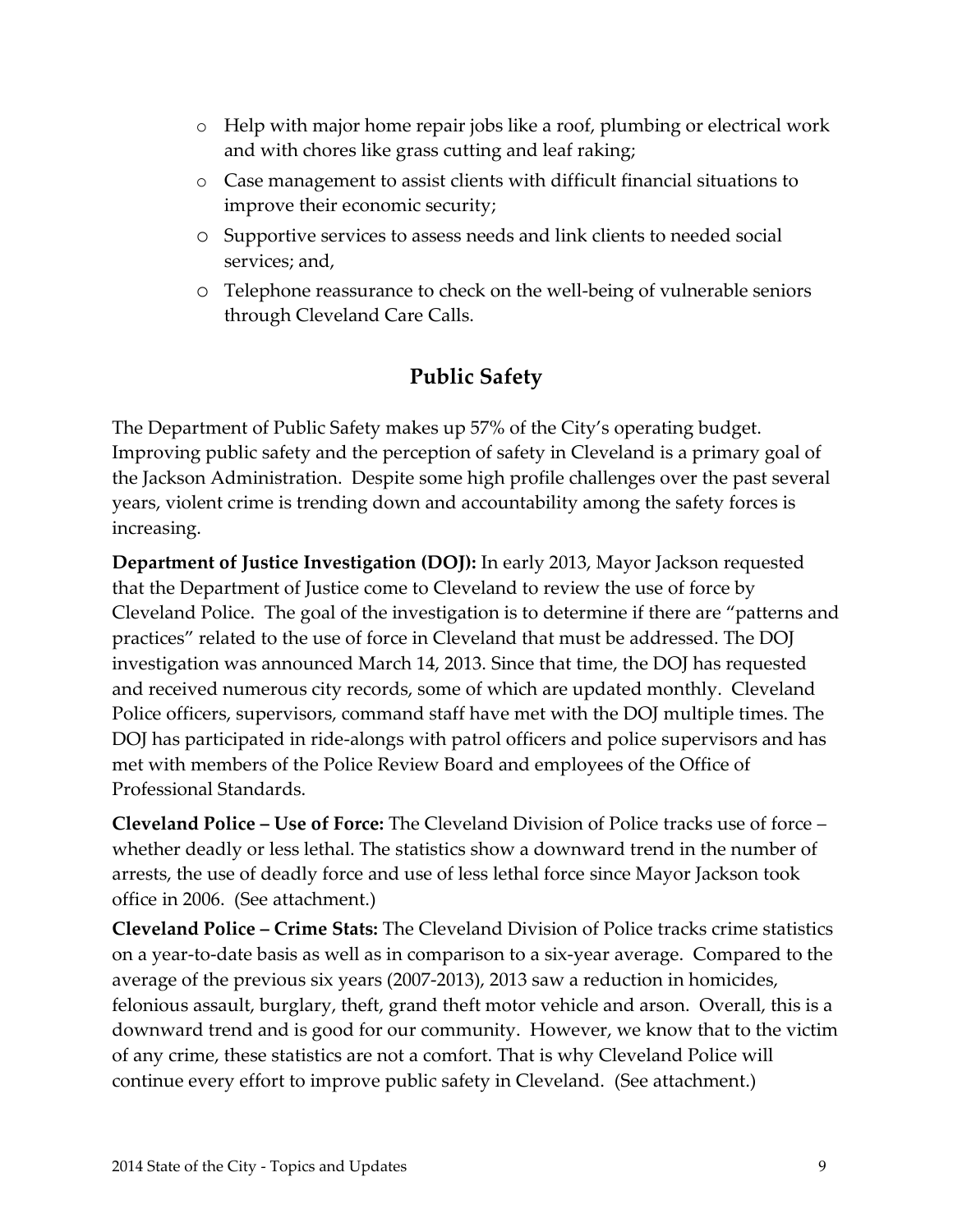**City/County Jail Operations Transition Plan** The City and Cuyahoga County have been actively engaged in a planning process that, if approved by our respective Councils, would transfer the responsibility for booking, processing, and the care of suspects arrested by the Cleveland Division of Police and prisoners and inmates held or sentenced by the Judges of Cleveland Municipal Court to the County Sheriff.

If approved, the City will enter into a Memorandum of Understanding with the County and pay \$85.00 per day, per prisoner. The City would also deactivate the City Jail at the Justice Center and the House of Correction, leaving the House of Correction site in Highland Hills available for future development. The Division of Correction currently houses an average of 265 individuals per day, with a FY2014 projected budget of \$14,693,159. This agreement, if approved, represents an annual savings to the City of as much as \$5 million. Legislation was introduced to Cleveland City Council on March 3, 2014.

**False Alarms** – In 2013, Cleveland Police responded to nearly 12,000 residential alarm calls. 97.99 percent of those alarms were false – a good thing for property owners, but a challenge for police resources. To ensure officer safety, at least two uniformed officers were dispatched to every alarm to determine if a crime was committed. While police responded to false alarms, citizens with legitimate safety needs had to sit and wait. At the direction of Mayor Jackson, Martin L. Flask, Executive Assistant to the Mayor for Special Projects, is working with a Safety Director Michael McGrath, Cleveland City Council Safety Chairman Matt Zone and others to develop a comprehensive strategy to reduce the frequency of false alarms. In doing so, we can continue to respond to alarms and better manage our resources to respond to other calls for service.

**Fire, Rescue and Emergency Medical Service:** We have made progress in the integration of the Divisions of Fire and EMS, designed to improve our response to medical calls for service, while maintaining and enhancing fire suppression and all hazards response**.**

- 17 of the City's 18 ambulances are now co-located with fire response apparatus and last summer, several EMS employees successfully completed fire cross training. Five fire engine companies offer Advanced Life Support (ALS) capabilities and are staffed around the clock with a paramedic. They are strategically deployed in neighborhoods to reduce response time to critical life threatening medical emergencies. The next phase of the plan calls for an increase of ALS medical delivery throughout our neighborhoods as more ALS first responders are added through the continued cross training process.
- In 2013, the Division of Fire hired and trained 34 new firefighters. In addition, five EMS paramedics were cross-trained as firefighters and graduated from the Fire Training Academy. They will be eligible to be some of the first cross-over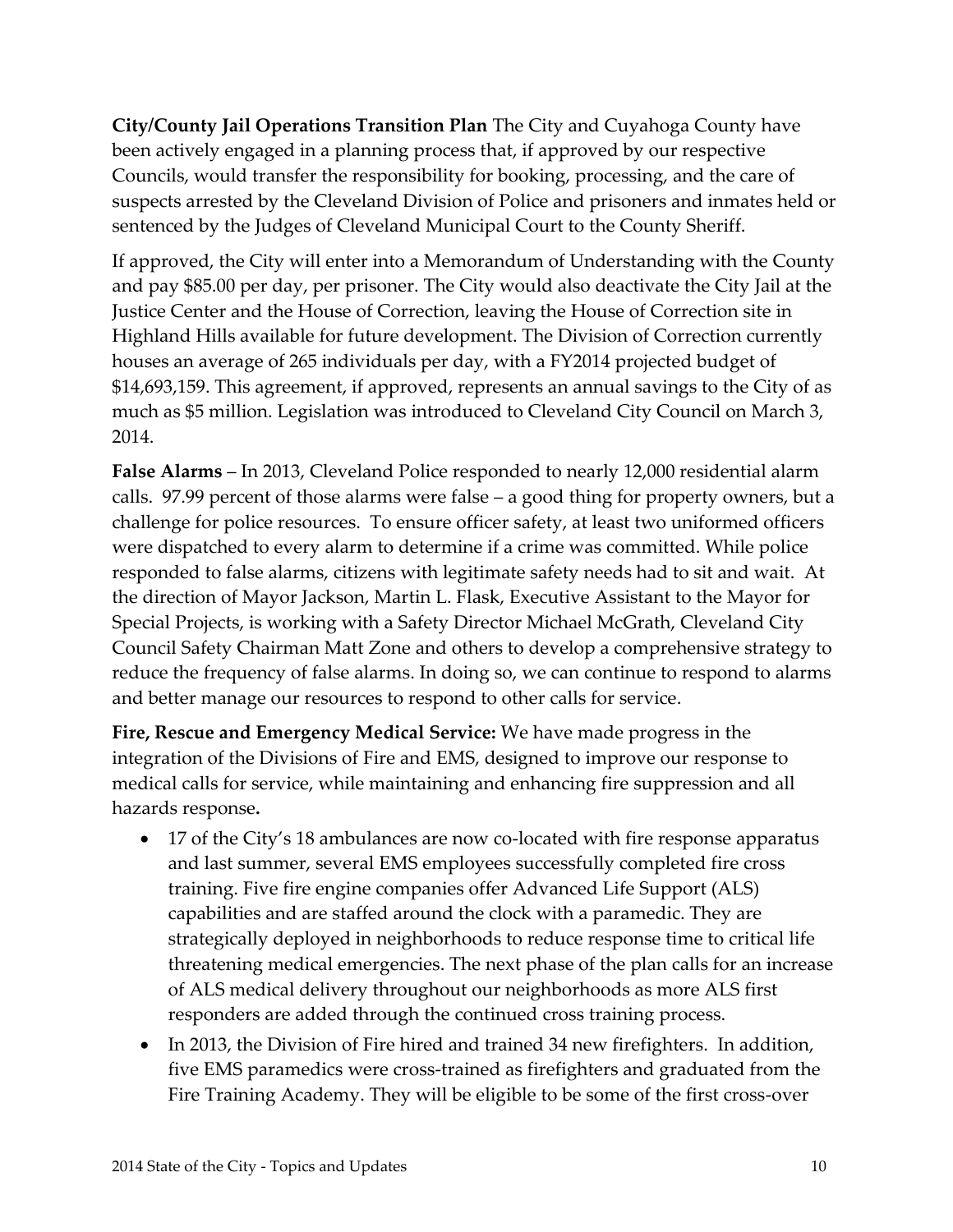employees in the integrated Division, providing a valuable dual-role position in the work force.

• In 2013, the Division of Fire initiated a "Fast Track" program in coordination with the Office of Risk Reduction and MetroHealth. The goal of the program is to streamline assessment, treatment and ultimately the return to duty of firefighters injured in the line of duty. The initial results have been extremely positive in returning injured firefighters to productivity in a much quicker manner.

# **Public Utilities**

**Cleveland Water:** Cleveland Water, one of our greatest regional assets, serving more than 1.4 million people in more than 70 Northeast Ohio communities, continues to build on recent customer service improvements. These improvements, increased efficiencies and new technology have put Cleveland Water in a strong position to meet its goal of a 0% water rate increase for the years of 2016 to 2020.

- Cleveland Water has achieved 99% on-time billing and offers a more timely response to customer inquiries.
- We've increased collection of delinquent money owed to Cleveland Water to better manage our resources.
- More than 260,000 meters have been installed through the Clear Reads/Automated Meter Reading (AMR) project, which will improve the accuracy and timeliness of bills and provide additional information to help customers monitor and manage their own usage. This project will be largely complete by the end of the year.
- Cleveland Water launched a new website, improving its ability to interact with customers, allowing customers to access their account online. In a few months, we will make hourly and daily consumption information available to customers who have had an AMR meter installed.

**Cleveland Public Power:** We are taking the necessary steps to ensure CPP's strong financial position in the future. We are looking at opportunities to align the on-going Capacity Expansion Plan with marketing opportunities. CPP is also leveraging technology to become more efficient. We have started a pilot program that allows CPP to communicate with meters remotely. This program has the potential to reduce the number of truck trips and associated fuel costs and vehicle emissions. Additionally, we are continuing our LED streetlight pilot while continuing to provide timely response to streetlight outages reported via our automated reporting system.